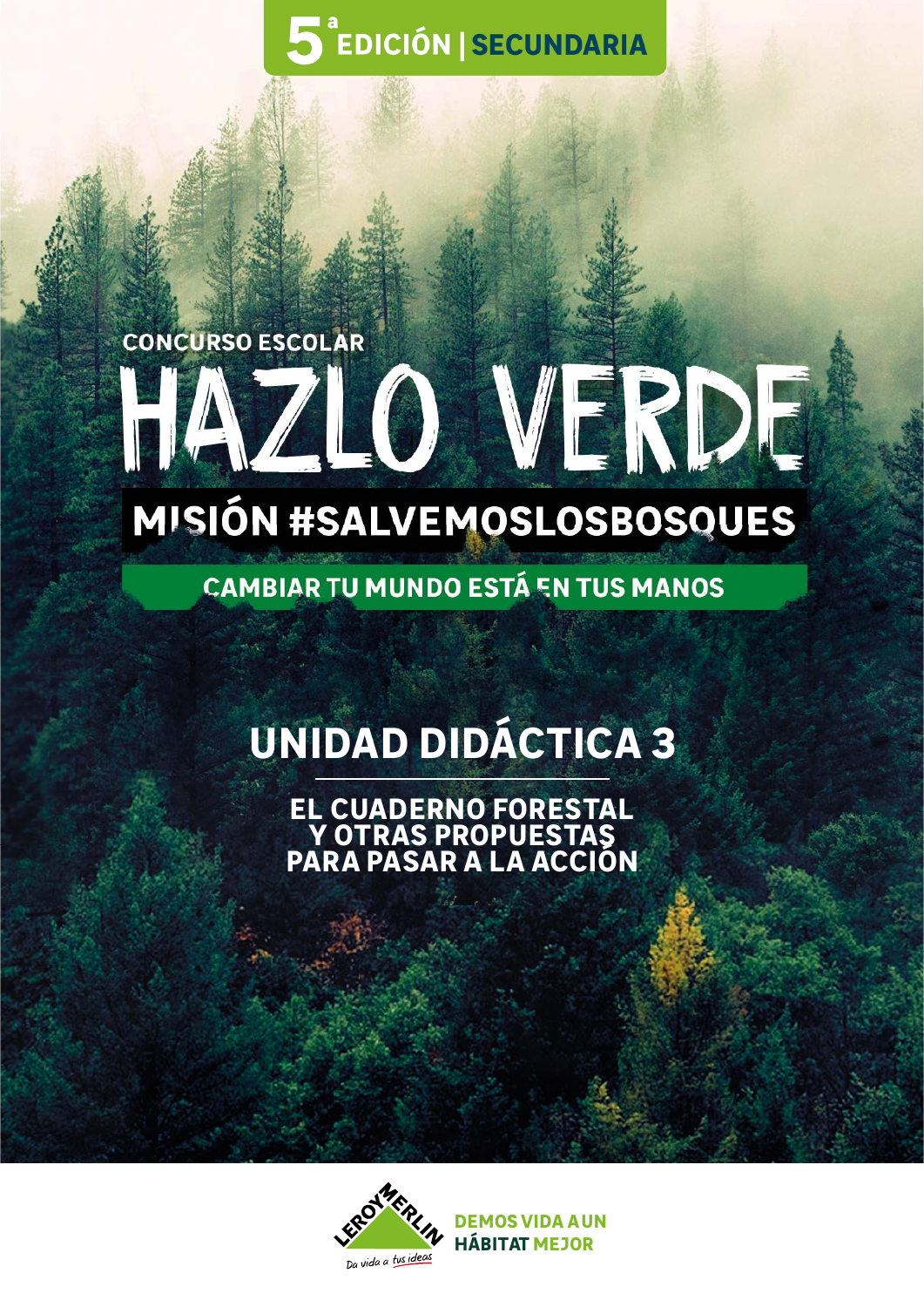# **CONTENTS**

#### **1 OVERVIEW**

**1.1 HOW TO WORK WITH THIS UNIT**

**2 TAKING IMMEDIATE ACTION IN THE SURROUNDINGS**

**3 FOREST NOTEBOOK**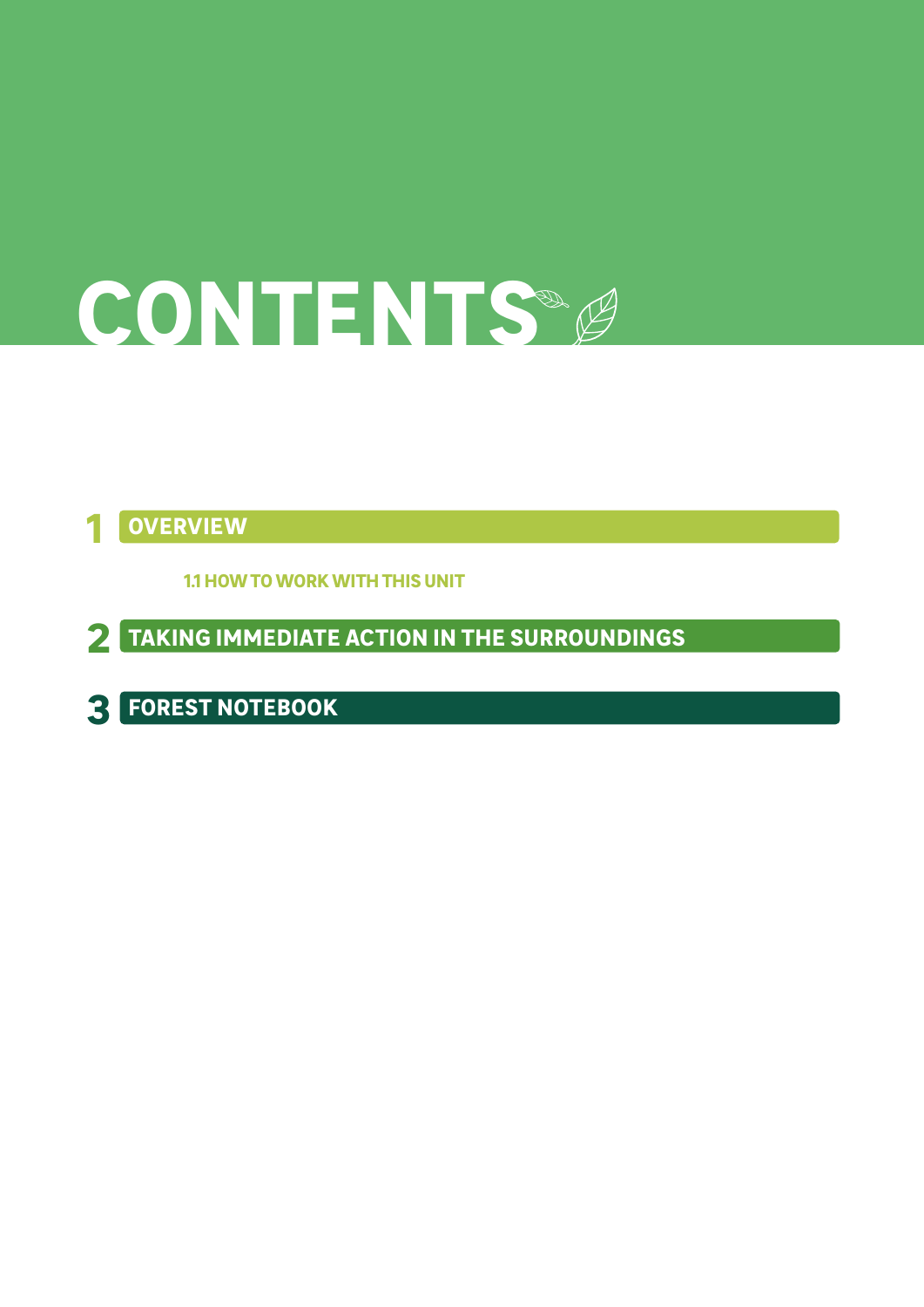



We suggest a set of **small research and data collection activities that will help you determine the condition of the forests in your surroundings.**

#### Whether **you are in the countryside or in the city, in an urban or in a rural environment, there is life around you.**

That is why it is important to be aware of the SDG we are discussing in this issue, because the land ecosystems and biodiversity that they contain have been adapting to the new circumstances arising from climate change, some more than others, and some have already disappeared and become extinct.

That is why it is important to take care of our forests and, if we are not lucky enough to live close to them, that we appreciate what they give and offer us, while reflecting on the impact of development of the natural environment and over-exploitation of forest resources.

Spain is the European country with the second largest forest area with 7,500 million trees, after Sweden.

Its forest cover has grown by 31% in recent years thanks to environmental protection. These are data from [the National Forest Inventory.](https://www.mapa.gob.es/es/desarrollo-rural/temas/politica-forestal/inventario-cartografia/)

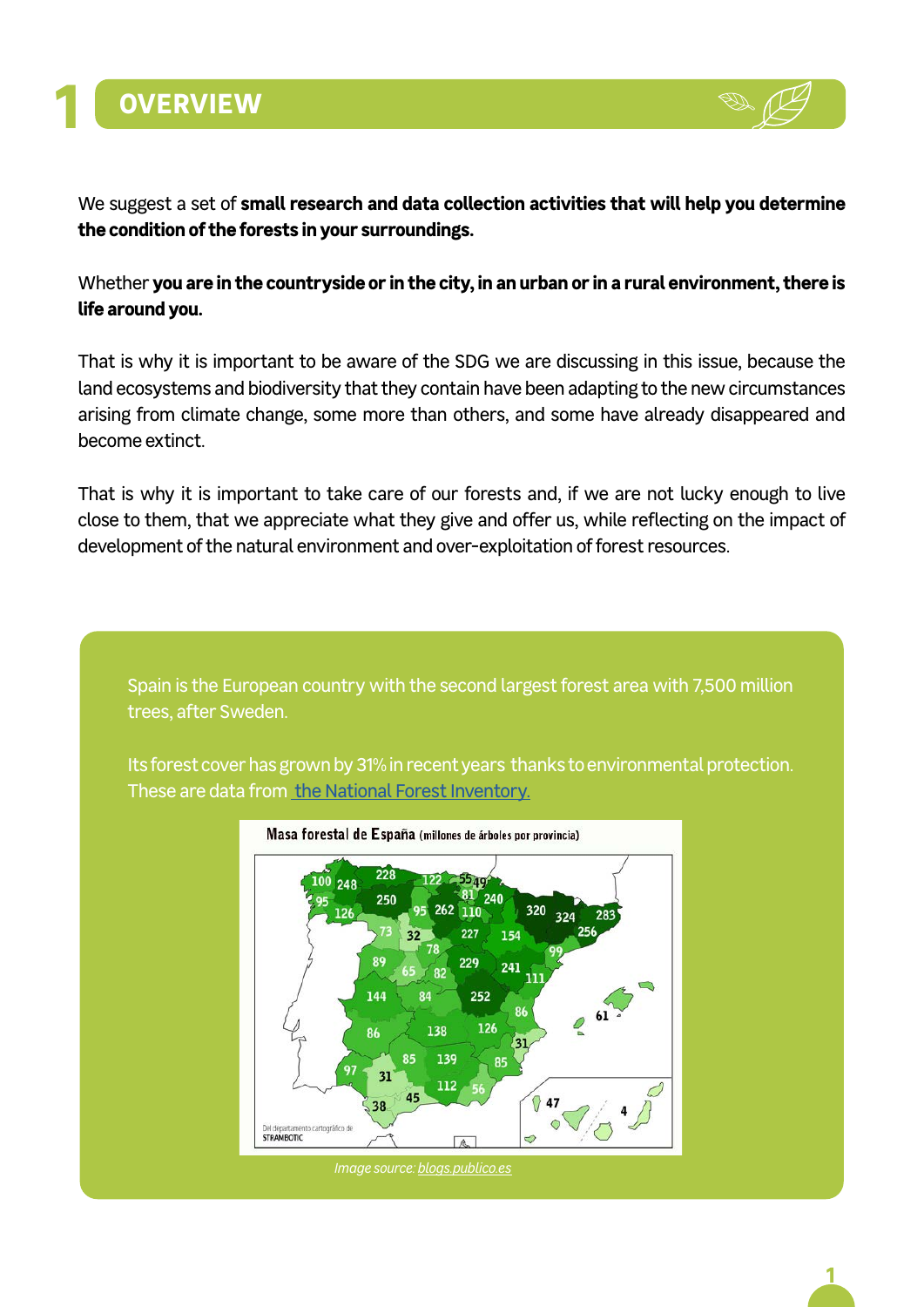#### **1.1 HOW TO WORK WITH THIS UNIT**

These optional activities can help you focus your presentation work and **guide your awareness campaign.**

Before you start working on this, we recommend **you start the work with the suggested viewing and discussion in Unit 2** to put things into context and understand the significance of the SDG15.

- **1. Learn more about the causes and consequences** (videos, links to data and reports on the state of the forest cover).
- **2. Discuss and reflect on the actions** that lead to the negative consequences (watching video, sharing and reflective debate).
- **3. Weigh up possible solutions,** detect shortcomings and propose improvements, acquiring individual and collective awareness skills and attitudes (direct activities, forest notebook).
- **4. Work as a team,** considering all positions to create a group **awareness campaign aimed at the community.**

| <b>Suggested activities</b>                                                   | <b>How and for</b><br>what purpose                                                                                                                                                                                                                                        | <b>Purpose of</b><br>the awareness campaign                                                                                                                                                                                                                         |
|-------------------------------------------------------------------------------|---------------------------------------------------------------------------------------------------------------------------------------------------------------------------------------------------------------------------------------------------------------------------|---------------------------------------------------------------------------------------------------------------------------------------------------------------------------------------------------------------------------------------------------------------------|
| Carry out five group activities on<br>the subject of the environment.         | First of all analyse the condition of<br>your local environment and the<br>steps you can take to improve it.                                                                                                                                                              | You can play an active role in<br>activities with families, the local<br>authority, and the local environment<br>to get the entire community involved<br>in your awareness campaign.                                                                                |
| Group development of the forest<br>notebook.<br>Research and data collection. | Do some research into the<br>condition of the forest in your<br>environment to find out the state<br>they are in, their forest mass and<br>the condition of the soil.<br>Collect autochthonous and<br>invasive species to define the<br>forest pattern of your community. | Analysing your environment and the<br>condition of your forests will help you<br>define the message of your<br>awareness campaign.<br>Understanding the condition of your<br>forest will help you determine<br>whether it aligns with the goals of<br><b>SDG15.</b> |
| Certifications, labels, and<br>sustainability criteria of local<br>companies. | Do some research into the<br>business community in your<br>region and check whether<br>companies are governed by<br>sustainability criteria and which<br>have labels and certifications.                                                                                  | Use your campaign to highlight the<br>need for consumers and companies to<br>play an active role to have a positive<br>impact on the environment.                                                                                                                   |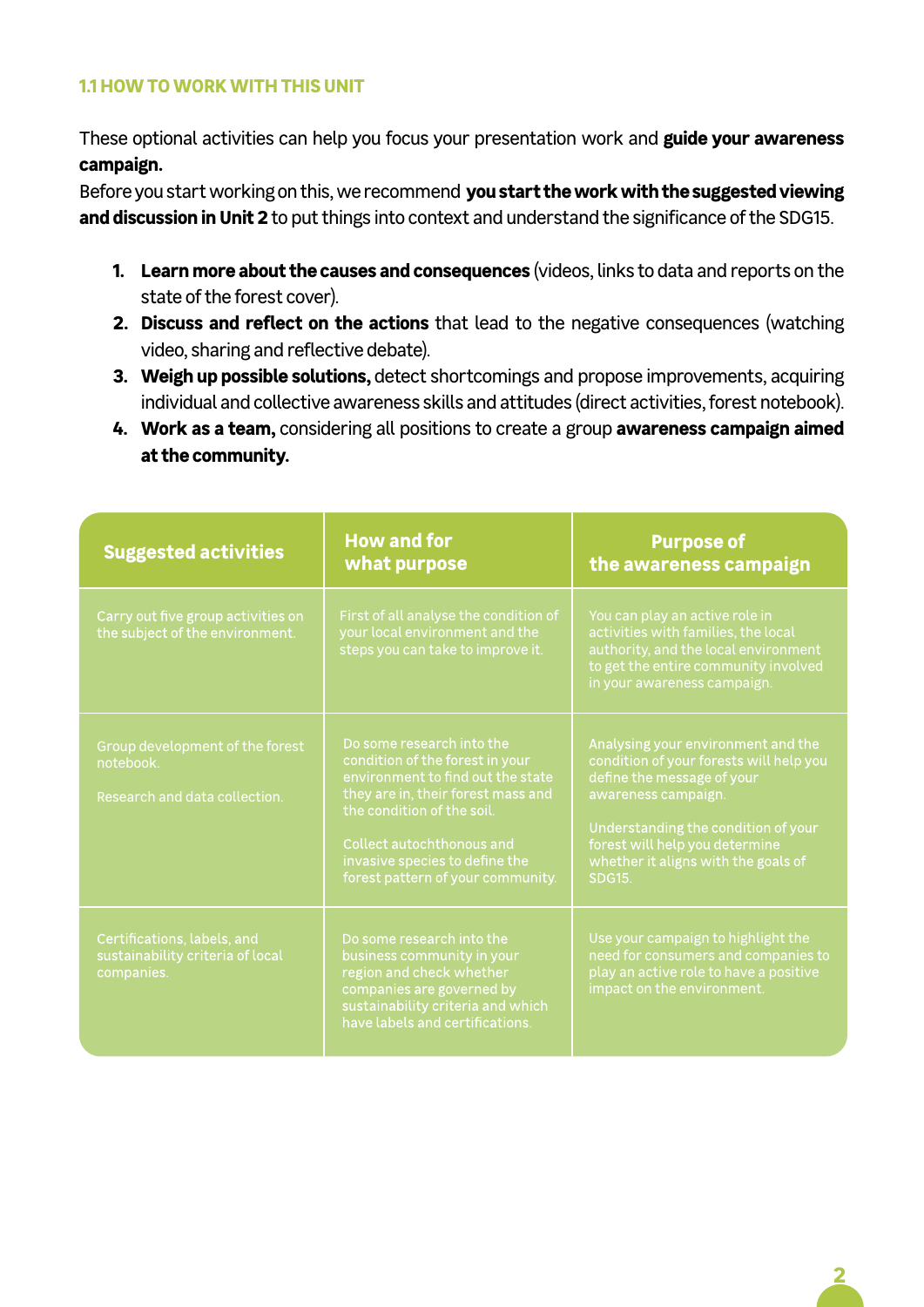### **2 TAKING IMMEDIATE ACTION IN THE SURROUNDINGS**

| <b>Competences</b> |  |
|--------------------|--|
|                    |  |

| Social and civic competence | Competence in autonomy and<br>personal initiative | Competence and interaction<br>over the physical world |
|-----------------------------|---------------------------------------------------|-------------------------------------------------------|
|                             |                                                   |                                                       |

| <b>SDG15</b>         | <b>REFORESTATION AND PLANTING OTHER SPECIES</b>                                                                                                                                                                                                                                                                                                                                                                                                                                                                                   |
|----------------------|-----------------------------------------------------------------------------------------------------------------------------------------------------------------------------------------------------------------------------------------------------------------------------------------------------------------------------------------------------------------------------------------------------------------------------------------------------------------------------------------------------------------------------------|
| Community<br>service | Organise a tree planting project with students to reforest areas affected by erosion and fires or<br>to plant trees and other species of plant in places such as vacant lots and sterile areas and<br>brownfield sites close to the school.<br>To increase appreciation of the role of trees in the environment, leave posters or distribute<br>brochures to the local community to inform them of the importance of caring for them to<br>counteract the effects of pollution and deforestation in urban and rural environments. |
| Lessons<br>learned   | Appreciation of the impact of development on the natural<br>environment.<br>Teamwork skills.<br>Dialogue and decision-making.<br>Commitment to respect the environment.                                                                                                                                                                                                                                                                                                                                                           |

| <b>SDG15</b>         | <b>CLEAN UP CONTAMINATED ENVIRONMENTS</b>                                                                                                                                                                                                         |
|----------------------|---------------------------------------------------------------------------------------------------------------------------------------------------------------------------------------------------------------------------------------------------|
| Community<br>service | Organise litter collection campaigns with your students and their families to get them involved<br>in cleaning up a dirty or polluted area close to your school or in your area such as a park, river<br>bank, a forest, a grove, the beach, etc. |
| Lessons<br>learned   | To develop environmental awareness and an understanding of importance of not littering<br>natural spaces because of the risk of pollution and the loss of biodiversity.                                                                           |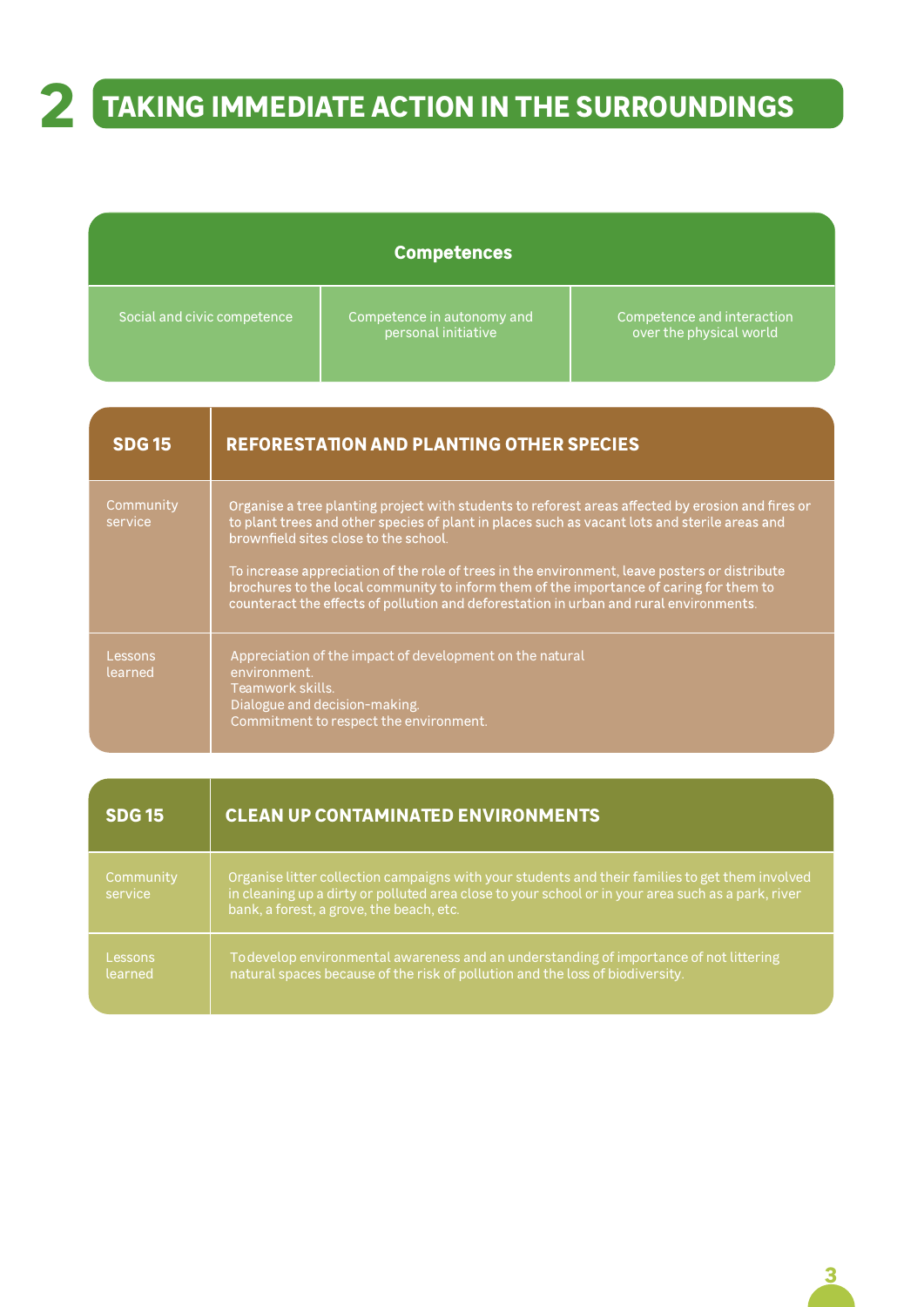| <b>SDG 15</b>        | <b>SPONSOR A TREE</b>                                                                                                                                                                                                                                                                                                                                                                                                                                                                                                                                                                                                                 |
|----------------------|---------------------------------------------------------------------------------------------------------------------------------------------------------------------------------------------------------------------------------------------------------------------------------------------------------------------------------------------------------------------------------------------------------------------------------------------------------------------------------------------------------------------------------------------------------------------------------------------------------------------------------------|
| Community<br>service | Ask each student to sponsor a neighbourhood, nearby park, a courtyard, or a local tree.<br>Get each student to add their name to a poster, with information about the scientific name of<br>the tree, year of planting, etc. Sponsor a tree in the neighbourhood, a nearby park or a<br>courtyard.<br>By making this commitment, each student will become its caretaker, and when they see<br>problems they will notify the city council (lack of water, posters nailed in the trunk, branches in<br>poor condition) thus involving and educating the rest of the community in the conservation<br>and ecological value of the asset. |
| Lessons<br>learned   | Familiarity with the local natural environment.<br>Assess the importance of conserving trees and their importance in preserving oxygen.<br>Decision-making, autonomy, and accountability.<br>Environmental commitment.                                                                                                                                                                                                                                                                                                                                                                                                                |

| <b>SDG 15</b>        | <b>HOME COMPOSTING</b>                                                                                                                                                                                                                                                                                                       |
|----------------------|------------------------------------------------------------------------------------------------------------------------------------------------------------------------------------------------------------------------------------------------------------------------------------------------------------------------------|
| Community<br>service | It draws students' attention to the amount of organic waste generated daily and how organic<br>fertiliser benefits the environment and the community.<br>To do this, create a compost bin or a compost heap to transform food waste from the school<br>canteen into organic compost for the school garden or nearby gardens. |
| Lessons<br>learned   | Learn about the processes of decomposition and their benefits to the environment.<br>To be aware of recycling and transformation of organic waste into compost.                                                                                                                                                              |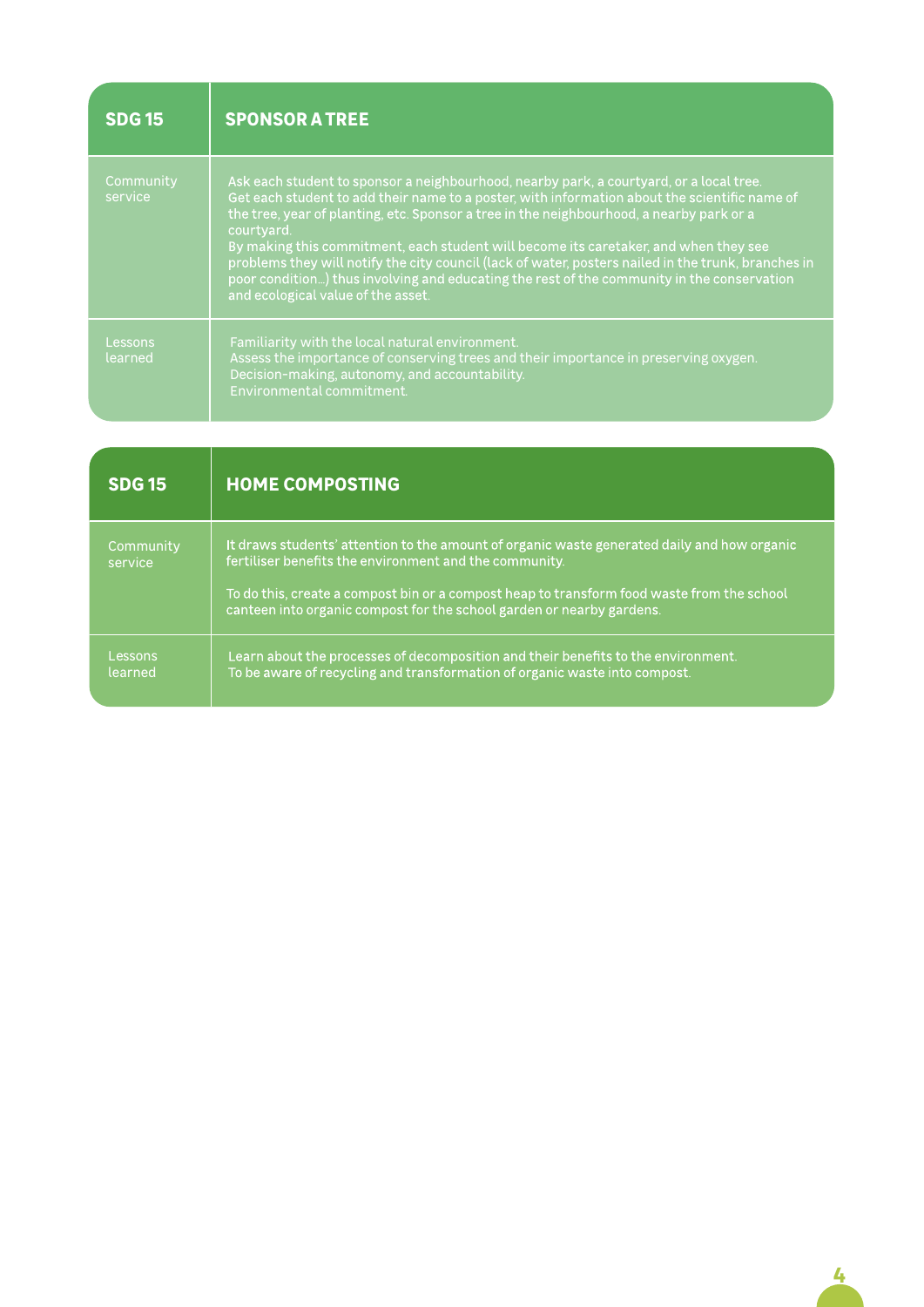The purpose of the forest notebook is to gather information about **forest cover** in the surroundings, the province, and the Autonomous Region and to learn about **the products generated by the forest**, i.e. t**he economy derived from the** mycological crops, timber production, etc.

- Ask your students to **work in groups** and to collect and compile the following information broken down in the table, and then **to share it and classify the forest cover in environment.**
- One group is in charge of collecting information about the forest cover and the other for gathering information on **the forestry industry.**
- $\cdot$  The following table contains numerous websites where the data is available.
- The table is divided into sections for sub-working groups to work with. There are seven sections with information on forest cover, and seven on the forestry industry.
- They will use the information gathered to draw up **several maps of your province**  showing the distribution of tree species, **graphs with the data** collected, **the location of** timber industries, **natural spaces** and parks, **unique trees, etc. to get an overview of the condition of your forests.**

|                       |                                 | <b>Competences</b>                                       |                            |                          |
|-----------------------|---------------------------------|----------------------------------------------------------|----------------------------|--------------------------|
| Digital<br>competence | Learning to learn<br>competence | Competence<br>and interaction over<br>the physical world | Mathematical<br>competence | Linguistic<br>competence |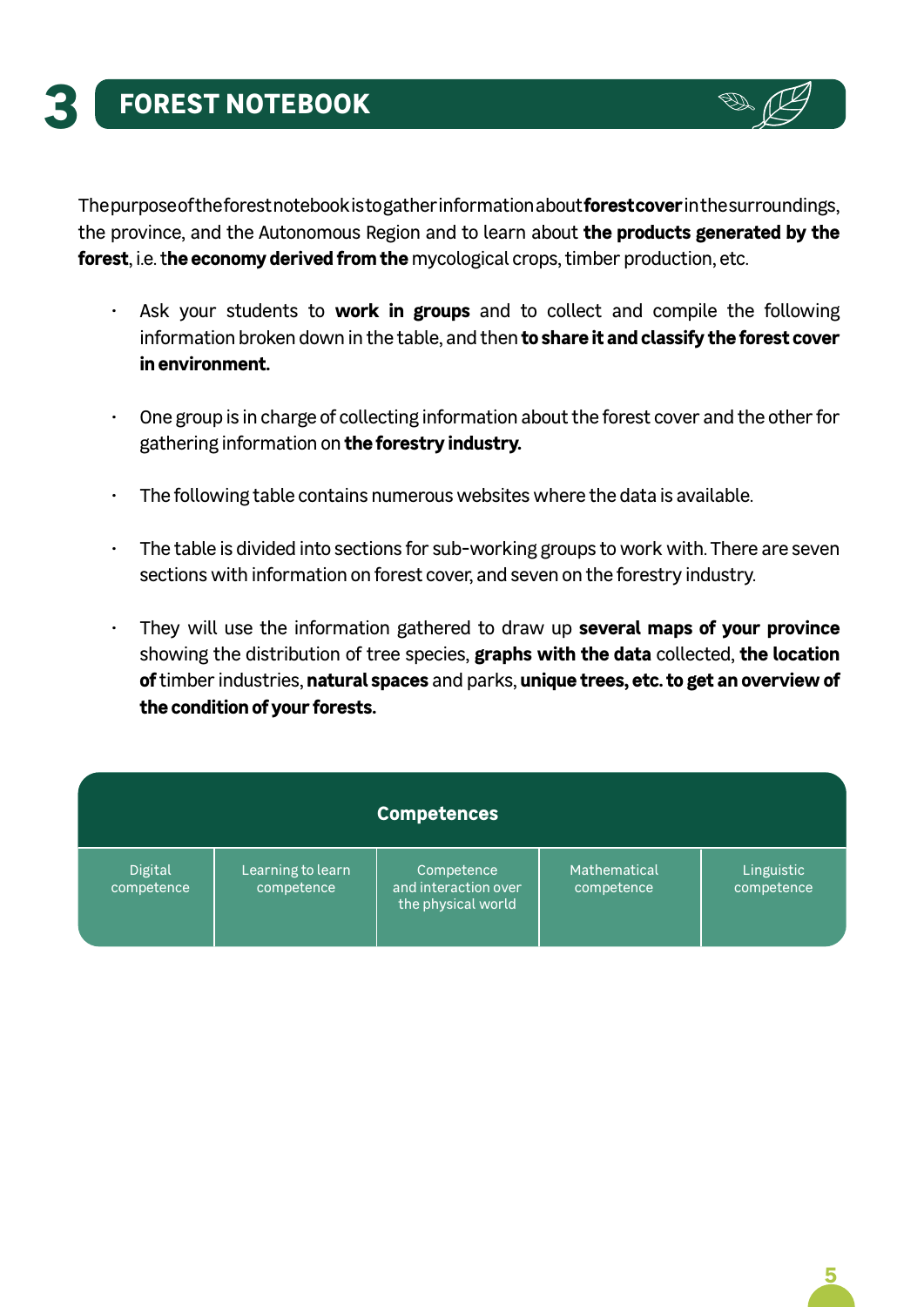#### **1. LET'S LEARN ABOUT THE FORESTS IN OUR SURROUNDINGS.**

- 1. Climate.
- 2. Mountain systems, rivers, and orography.
- 3. Forest coverage per hectare.
- 4. Types of trees and shrubs.
- 5. Animals that inhabit the forests, fauna, and flora in the surroundings.

6. Protected natural areas: National parks, natural parks, nature reserves, protected landscapes, and natural monuments.

7. Unique trees, specially protected species.

#### **2. LET'S LEARN ABOUT THE TIMBER INDUSTRY.**

1. Timber production: wood cutting, firewood and resin.

2. Forest production: processing wood into panels and chipboard for construction and furniture.

3. Forest production: processing wood to make wooden packaging.

- 4. Forest production: cellulose and paper mills.
- 5. Forest products: honey, edible mushrooms, truffles, and other food products.
- 6. Forest products: grazing, hunting, and fishing.
- 7. Forest products: sustainable forests.

To **kick off your digital search,** we will leave you with **this selection of reports and websites** where you can search for summarised information in graphs, maps, and infographics.

#### **IDENTIFYING OPPORTUNITIES IN FORESTRY TOURISM [Types of forest in Spain ] Click here to download.**

This contains summarised basic data on Spanish forests. Data, statistics, and location maps.

**6**